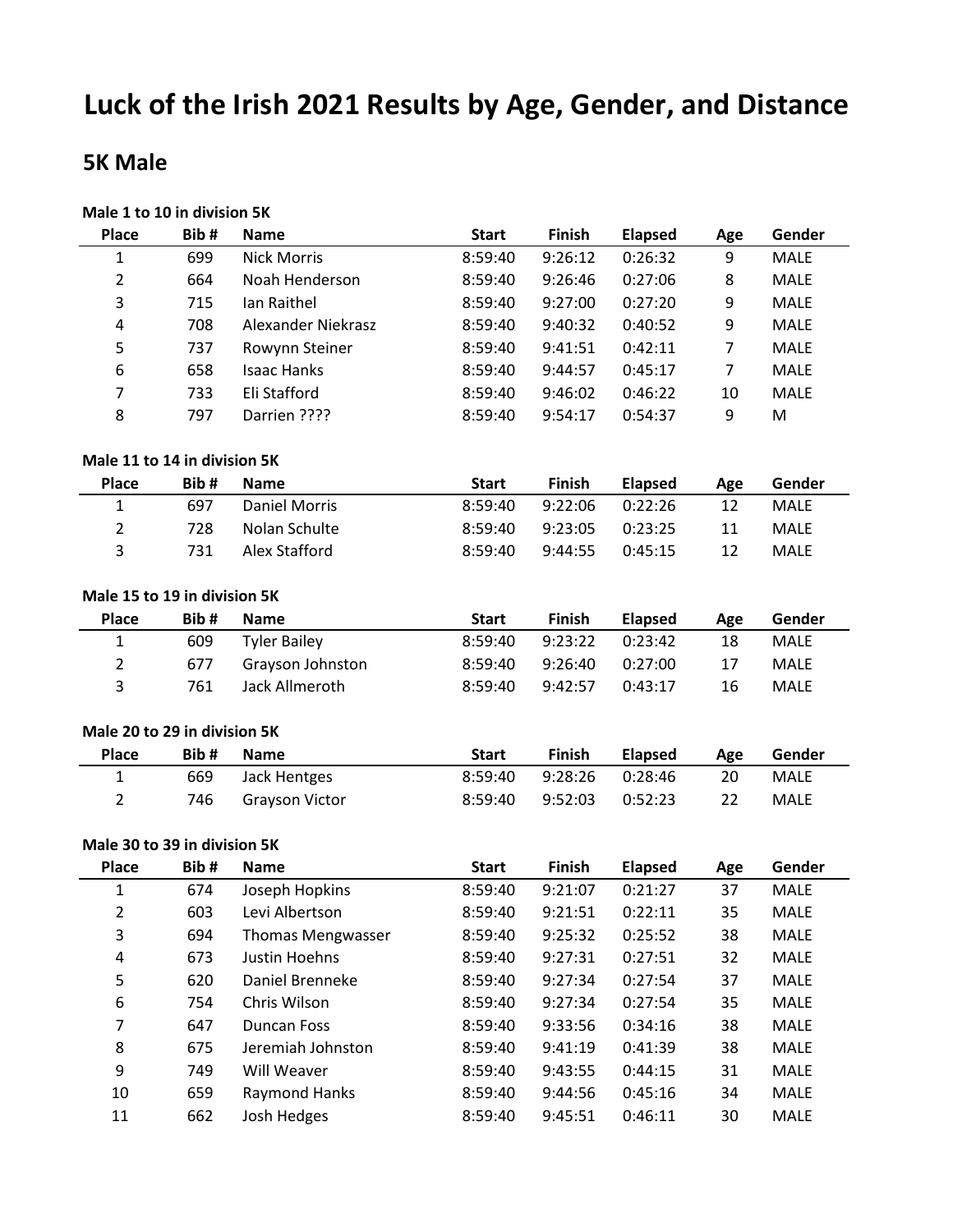#### **Male 40 to 49 in division 5K**

| <b>Place</b> | Bib# | <b>Name</b>          | <b>Start</b> | <b>Finish</b> | <b>Elapsed</b> | Age | Gender      |
|--------------|------|----------------------|--------------|---------------|----------------|-----|-------------|
| 1            | 768  | Nicholas Wagner      | 8:59:40      | 9:20:24       | 0:20:44        | 40  | M           |
| 2            | 684  | Jay Langton          | 8:59:40      | 9:22:06       | 0:22:26        | 42  | MALE        |
| 3            | 650  | <b>Ben Gilmore</b>   | 8:59:40      | 9:23:20       | 0:23:40        | 45  | MALE        |
| 4            | 665  | Scott Henderson      | 8:59:40      | 9:26:47       | 0:27:07        | 43  | <b>MALE</b> |
| 5            | 652  | <b>Bryan Gregory</b> | 8:59:40      | 9:31:09       | 0:31:29        | 41  | <b>MALE</b> |
| 6            | 610  | Todd Balkenbush      | 8:59:40      | 9:32:36       | 0:32:56        | 49  | <b>MALE</b> |
| 7            | 656  | <b>Dustin Haley</b>  | 8:59:40      | 9:32:58       | 0:33:18        | 40  | <b>MALE</b> |
| 8            | 766  | <b>Thomas Orme</b>   | 8:59:40      | 9:35:37       | 0:35:57        | 45  | <b>MALE</b> |
| 9            | 798  | <b>Brad Philber</b>  | 8:59:40      | 9:38:17       | 0:38:37        | 46  | M           |
| 10           | 786  | Mark Millard         | 8:59:40      | 9:40:12       | 0:40:32        | 47  | M           |

#### **Male 50 to 59 in division 5K**

| <b>Place</b>   | Bib# | <b>Name</b>           | <b>Start</b> | <b>Finish</b> | <b>Elapsed</b> | Age | Gender      |
|----------------|------|-----------------------|--------------|---------------|----------------|-----|-------------|
| 1              | 688  | <b>Chris Matthews</b> | 8:59:40      | 9:23:46       | 0:24:06        | 52  | <b>MALE</b> |
| $\overline{2}$ | 668  | <b>Chris Hentges</b>  | 8:59:40      | 9:25:12       | 0:25:32        | 55  | <b>MALE</b> |
| 3              | 785  | <b>Mike Rackers</b>   | 8:59:40      | 9:25:31       | 0:25:51        | 55  | M           |
| 4              | 663  | Kevin Heislen         | 8:59:40      | 9:29:26       | 0:29:46        | 55  | <b>MALE</b> |
| 5              | 775  | Phil Richey           | 8:59:40      | 9:34:38       | 0:34:58        | 50  | M           |
| 6              | 224  | Johnny Graham         | 8:59:40      | 9:34:44       | 0:35:04        | 50  | M           |
| 7              | 721  | David Roehl           | 8:59:40      | 9:44:42       | 0:45:02        | 51  | <b>MALE</b> |
| 8              | 671  | Jeff Hickerson        | 8:59:40      | 9:47:50       | 0:48:10        | 58  | <b>MALE</b> |

#### **Male 60 to 69 in division 5K**

| <b>Place</b>          | Bib# | <b>Name</b>           | <b>Start</b> | Finish  | <b>Elapsed</b> | Age | Gender      |
|-----------------------|------|-----------------------|--------------|---------|----------------|-----|-------------|
| 1                     | 705  | David Neighbors       | 8:59:40      | 9:28:11 | 0:28:31        | 65  | <b>MALE</b> |
| $\mathbf{2}^{\prime}$ | 770  | Randy Stelle          | 8:59:40      | 9:28:47 | 0:29:07        | 62  | M           |
| 3                     | 629  | Sam Crawford          | 8:59:40      | 9:48:28 | 0:48:48        | 62  | M           |
| 4                     | 790  | Francisco Javier Lara | 8:59:40      | 9:49:19 | 0:49:39        | 63  | м           |

### **5K Female**

#### **Female 1 to 10 in division 5K**

| <b>Place</b> | Bib # | <b>Name</b>      | <b>Start</b> |                           | Finish Elapsed | Age Ge         | Gender        |
|--------------|-------|------------------|--------------|---------------------------|----------------|----------------|---------------|
|              |       | 738 Remy Steiner |              | 8:59:40  9:41:51  0:42:11 |                | $\overline{3}$ | <b>FEMALE</b> |

#### **Female 11 to 14 in division 5K**

| <b>Place</b>   | Bib# | <b>Name</b>     | <b>Start</b> | Finish  | <b>Elapsed</b> | Age | Gender        |
|----------------|------|-----------------|--------------|---------|----------------|-----|---------------|
|                | 689  | Lauren Matthews | 8:59:40      | 9:22:28 | 0:22:48        | 14  | <b>FEMALE</b> |
| $\overline{2}$ | 624  | Sonya Brunner   | 8:59:40      | 9:24:46 | 0:25:06        | 14  | <b>FEMALE</b> |
| 3              | 778  | Camryn Wingate  | 8:59:40      | 9:27:25 | 0:27:45        | 14  | F             |
| 4              | 638  | Megan Dierking  | 8:59:40      | 9:32:02 | 0:32:22        | 14  | <b>FEMALE</b> |
| 5              | 648  | Gertrude Foss   | 8:59:40      | 9:33:55 | 0:34:15        | 13  | <b>FEMALE</b> |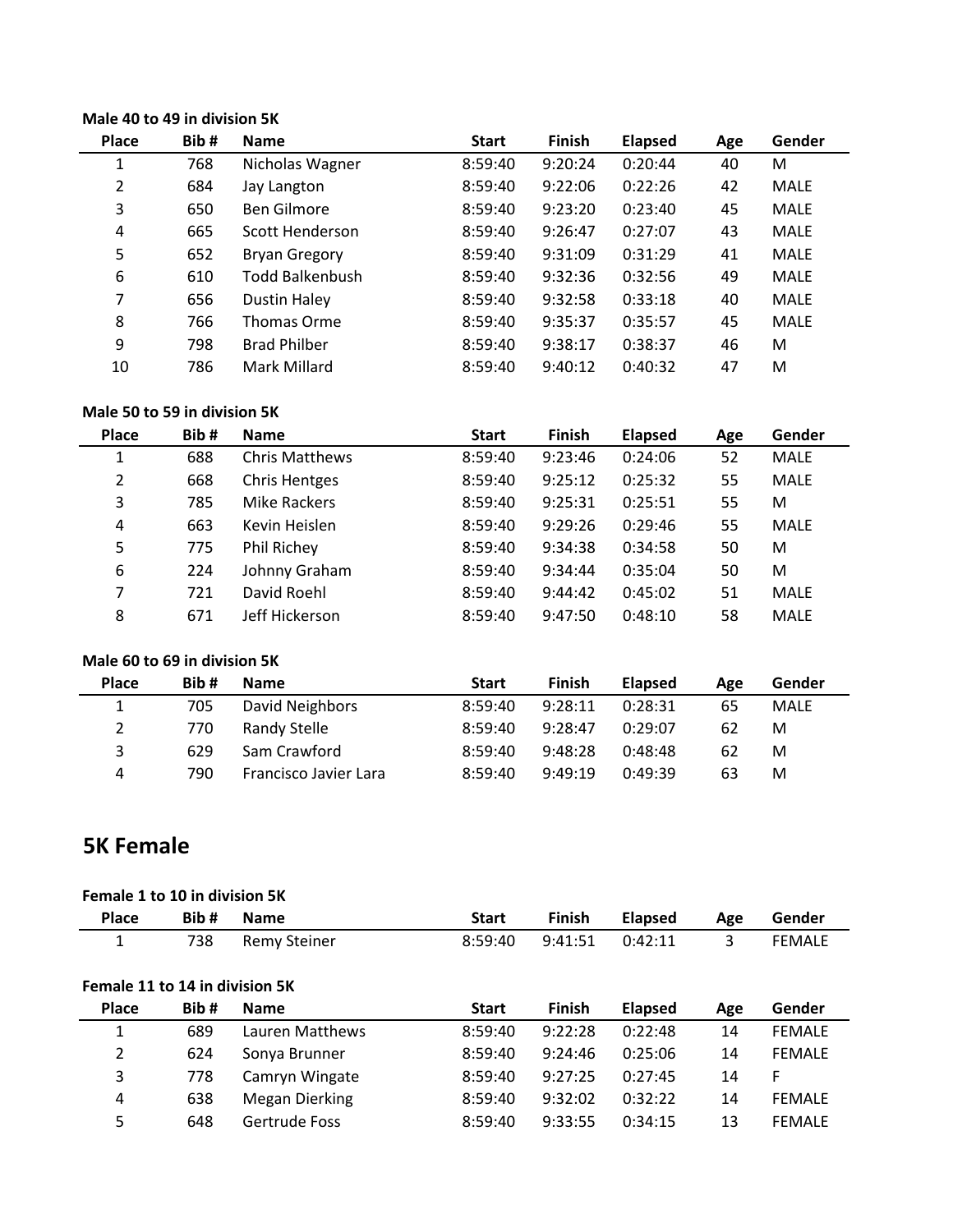| 6  | 794 | Kinsleigh White           | 8:59:40 | 9:35:40 | 0:36:00 | 14 | F             |
|----|-----|---------------------------|---------|---------|---------|----|---------------|
|    | 617 | Lilly Borgmeyer           | 8:59:40 | 9:38:44 | 0:39:04 | 12 | <b>FEMALE</b> |
| -8 | 636 | Dayna Depue               | 8:59:40 | 9:45:07 | 0:45:27 | 12 | <b>FEMALE</b> |
| 9  | 792 | <b>Brynnleigh Hoskins</b> | 8:59:40 | 9:49:19 | 0:49:39 | 12 | F             |
| 10 | 745 | Rubie Vaughan             | 8:59:40 | 9:50:43 | 0:51:03 | 11 | <b>FEMALE</b> |
| 11 | 767 | Payden Orme               | 8:59:40 | 9:53:15 | 0:53:35 | 14 | <b>FEMALE</b> |

#### **Female 15 to 19 in division 5K**

| <b>Place</b> | Bib# | <b>Name</b>              | <b>Start</b> | <b>Finish</b> | <b>Elapsed</b> | Age | Gender        |
|--------------|------|--------------------------|--------------|---------------|----------------|-----|---------------|
| 1            | 618  | <b>Madison Borgmeyer</b> | 8:59:40      | 9:38:46       | 0:39:06        | 17  | <b>FEMALE</b> |
| 2            | 678  | Izabell Johnston         | 8:59:40      | 9:41:17       | 0:41:37        | 16  | <b>FEMALE</b> |
| 3            | 789  | Nataleigh White          | 8:59:40      | 9:49:19       | 0:49:39        | 15  | F             |
| 4            | 612  | Alexis Becker            | 8:59:40      | 9:54:47       | 0:55:07        | 19  | <b>FEMALE</b> |

#### **Female 20 to 29 in division 5K**

| <b>Place</b> | Bib# | <b>Name</b>    | <b>Start</b> | <b>Finish</b> | <b>Elapsed</b> | Age | Gender        |
|--------------|------|----------------|--------------|---------------|----------------|-----|---------------|
| 1            | 667  | Lane Hentges   | 8:59:40      | 9:25:11       | 0:25:31        | 22  | <b>FEMALE</b> |
| 2            | 765  | Kori Gentges   | 8:59:40      | 9:30:11       | 0:30:31        | 27  | <b>FEMALE</b> |
| 3            | 774  | KyLynn Richey  | 8:59:40      | 9:34:38       | 0:34:58        | 27  | F             |
| 4            | 764  | Jaycie Lucero  | 8:59:40      | 9:35:38       | 0:35:58        | 20  | <b>FEMALE</b> |
| 5            | 751  | Megan West     | 8:59:40      | 9:44:13       | 0:44:33        | 29  | <b>FEMALE</b> |
| 6            | 729  | Amber Smart    | 8:59:40      | 9:46:32       | 0:46:52        | 29  | <b>FEMALE</b> |
| 7            | 734  | Kirk Stafford  | 8:59:40      | 9:46:34       | 0:46:54        | 29  | <b>FEMALE</b> |
| 8            | 679  | Tara Kaiser    | 8:59:40      | 9:49:40       | 0:50:00        | 26  | <b>FEMALE</b> |
| 9            | 680  | Shelly Knaebel | 8:59:40      | 9:52:02       | 0:52:22        | 26  | <b>FEMALE</b> |

#### **Female 30 to 39 in division 5K**

| <b>Place</b> | Bib# | <b>Name</b>             | <b>Start</b> | <b>Finish</b> | <b>Elapsed</b> | Age | Gender        |
|--------------|------|-------------------------|--------------|---------------|----------------|-----|---------------|
| 1            | 635  | Christina Depue         | 8:59:40      | 9:21:45       | 0:22:05        | 37  | <b>FEMALE</b> |
| 2            | 716  | Natasha Raithel         | 8:59:40      | 9:27:00       | 0:27:20        | 33  | <b>FEMALE</b> |
| 3            | 701  | <b>Vicky Mosley</b>     | 8:59:40      | 9:29:01       | 0:29:21        | 39  | <b>FEMALE</b> |
| 4            | 676  | Mary Johnston           | 8:59:40      | 9:29:16       | 0:29:36        | 38  | <b>FEMALE</b> |
| 5            | 619  | Stephanie Borgmeyer     | 8:59:40      | 9:30:16       | 0:30:36        | 37  | <b>FEMALE</b> |
| 6            | 645  | <b>Shannon Fewins</b>   | 8:59:40      | 9:31:02       | 0:31:22        | 32  | <b>FEMALE</b> |
| 7            | 781  | Sonya Loesch            | 8:59:40      | 9:31:38       | 0:31:58        | 33  | F             |
| 8            | 776  | Umo Ironbar-Brandt      | 8:59:40      | 9:31:50       | 0:32:10        | 32  | F             |
| 9            | 780  | Desiree Vitale          | 8:59:40      | 9:31:55       | 0:32:15        | 38  | F             |
| 10           | 700  | Jeff Mosley             | 8:59:40      | 9:32:07       | 0:32:27        | 38  | <b>FEMALE</b> |
| 11           | 646  | Jill Fisher             | 8:59:40      | 9:34:13       | 0:34:33        | 32  | <b>FEMALE</b> |
| 12           | 634  | Jennifer Degenhardt     | 8:59:40      | 9:38:11       | 0:38:31        | 32  | <b>FEMALE</b> |
| 13           | 657  | Danielle Hanks          | 8:59:40      | 9:38:22       | 0:38:42        | 36  | <b>FEMALE</b> |
| 14           | 621  | Katie Brenneke          | 8:59:40      | 9:41:15       | 0:41:35        | 32  | <b>FEMALE</b> |
| 15           | 736  | <b>Rita Steiner</b>     | 8:59:40      | 9:41:51       | 0:42:11        | 34  | <b>FEMALE</b> |
| 16           | 614  | <b>Heather Berhorst</b> | 8:59:40      | 9:41:56       | 0:42:16        | 34  | <b>FEMALE</b> |
| 17           | 643  | Shannon Dravenstott     | 8:59:40      | 9:42:05       | 0:42:25        | 34  | <b>FEMALE</b> |
| 18           | 707  | Tina Newton             | 8:59:40      | 9:44:32       | 0:44:52        | 37  | <b>FEMALE</b> |
| 19           | 732  | Danielle Stafford       | 8:59:40      | 9:46:33       | 0:46:53        | 31  | <b>FEMALE</b> |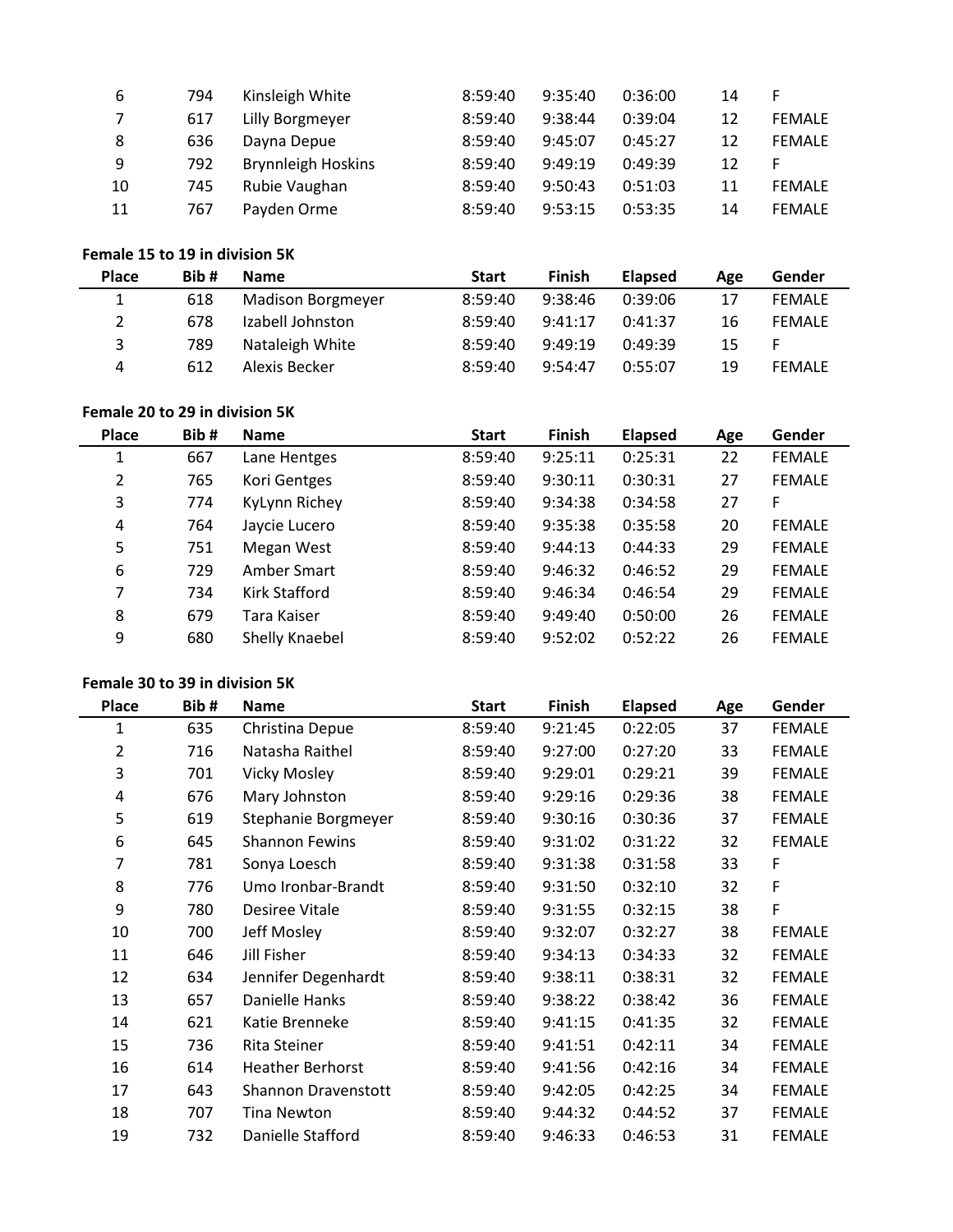| 20 | 717 | Mary Reed             | 8:59:40 | 9:48:05 | 0:48:25 | 34 | <b>FEMALE</b> |
|----|-----|-----------------------|---------|---------|---------|----|---------------|
| 21 | 660 | Amanda Hawkins        | 8:59:40 | 9:49:08 | 0:49:28 | 39 | <b>FEMALE</b> |
| 22 | 722 | <b>Julie Rollins</b>  | 8:59:40 | 9:49:09 | 0:49:29 | 36 | <b>FEMALE</b> |
| 23 | 637 | Lisa Dierking         | 8:59:40 | 9:49:51 | 0:50:11 | 39 | <b>FEMALE</b> |
| 24 | 713 | Lindy Picray          | 8:59:40 | 9:50:13 | 0:50:33 | 33 | <b>FEMALE</b> |
| 25 | 753 | Kayla Wilbers         | 8:59:40 | 9:51:41 | 0:52:01 | 34 | <b>FEMALE</b> |
| 26 | 611 | <b>TarAnn Barrett</b> | 8:59:40 | 9:51:43 | 0:52:03 | 33 | <b>FEMALE</b> |
| 27 | 752 | Jessica Wilbers       | 8:59:40 | 9:51:43 | 0:52:03 | 34 | <b>FEMALE</b> |
| 28 | 712 | John Picray           | 8:59:40 | 9:53:29 | 0:53:49 | 33 | <b>FEMALE</b> |
| 29 | 796 | Laura Sigwerth        | 8:59:40 | 9:54:18 | 0:54:38 | 36 | F             |
| 30 | 613 | Sarah Becker          | 8:59:40 | 9:54:47 | 0:55:07 | 39 | <b>FEMALE</b> |
|    |     |                       |         |         |         |    |               |

#### **Female 40 to 49 in division 5K**

| <b>Place</b>   | Bib# | <b>Name</b>            | <b>Start</b> | <b>Finish</b> | <b>Elapsed</b> | Age | Gender        |
|----------------|------|------------------------|--------------|---------------|----------------|-----|---------------|
| 1              | 640  | Katie Doman            | 8:59:40      | 9:27:13       | 0:27:33        | 45  | <b>FEMALE</b> |
| $\overline{2}$ | 623  | Leslie Brunner         | 8:59:40      | 9:27:42       | 0:28:02        | 42  | <b>FEMALE</b> |
| 3              | 631  | Kristy DeBuhr          | 8:59:40      | 9:28:59       | 0:29:19        | 40  | <b>FEMALE</b> |
| 4              | 762  | Mendy Demilia          | 8:59:40      | 9:30:12       | 0:30:32        | 43  | <b>FEMALE</b> |
| 5              | 698  | Kristan Morris         | 8:59:40      | 9:30:17       | 0:30:37        | 40  | <b>FEMALE</b> |
| 6              | 769  | D'Arcy Crane           | 8:59:40      | 9:34:36       | 0:34:56        | 45  | F             |
| 7              | 692  | Stephanie McClaren     | 8:59:40      | 9:37:25       | 0:37:45        | 47  | <b>FEMALE</b> |
| 8              | 791  | Mireya Lera            | 8:59:40      | 9:38:35       | 0:38:55        | 48  | F             |
| 9              | 793  | Margie Hoskins         | 8:59:40      | 9:38:35       | 0:38:55        | 41  | F             |
| 10             | 655  | Anna Haley             | 8:59:40      | 9:40:32       | 0:40:52        | 42  | <b>FEMALE</b> |
| 11             | 760  | <b>Becky Allmeroth</b> | 8:59:40      | 9:41:49       | 0:42:09        | 48  | <b>FEMALE</b> |
| 12             | 740  | Nicole Switzer         | 8:59:40      | 9:44:33       | 0:44:53        | 40  | <b>FEMALE</b> |
| 13             | 730  | <b>Heather Smith</b>   | 8:59:40      | 9:49:09       | 0:49:29        | 47  | <b>FEMALE</b> |
| 14             | 777  | Julie Wingate          | 8:59:40      | 9:49:11       | 0:49:31        | 47  | F             |
| 15             | 622  | Stephanie Brenneke     | 8:59:40      | 9:50:39       | 0:50:59        | 43  | <b>FEMALE</b> |
| 16             | 744  | Hollie Vaughan         | 8:59:40      | 9:50:42       | 0:51:02        | 43  | <b>FEMALE</b> |
| 17             | 714  | Tommi Pogue            | 8:59:40      | 9:52:44       | 0:53:04        | 49  | <b>FEMALE</b> |
| 18             | 670  | Jill Herigon           | 8:59:40      | 9:52:45       | 0:53:05        | 49  | <b>FEMALE</b> |
| 19             | 682  | Patricia Labenz        | 8:59:40      | 9:52:51       | 0:53:11        | 41  | <b>FEMALE</b> |
| 20             | 695  | <b>Betsy Minks</b>     | 8:59:40      | 9:52:52       | 0:53:12        | 44  | <b>FEMALE</b> |
| 21             | 763  | Rachel Orme            | 8:59:40      | 9:53:14       | 0:53:34        | 43  | <b>FEMALE</b> |
| 22             | 702  | Jessica Moyer          | 8:59:40      | 9:53:15       | 0:53:35        | 40  | <b>FEMALE</b> |
| 23             | 750  | Lori Webb              | 8:59:40      | 9:53:15       | 0:53:35        | 41  | <b>FEMALE</b> |
| 24             | 681  | Tina Kyle              | 8:59:40      | 9:56:48       | 0:57:08        | 49  | <b>FEMALE</b> |

#### **Female 50 to 59 in division 5K**

| <b>Place</b> | Bib# | <b>Name</b>             | <b>Start</b> | <b>Finish</b> | <b>Elapsed</b> | Age | Gender        |
|--------------|------|-------------------------|--------------|---------------|----------------|-----|---------------|
| 1            | 666  | Sandy Hentges           | 8:59:40      | 9:25:35       | 0:25:55        | 51  | <b>FEMALE</b> |
| 2            | 696  | <b>Brenda Morris</b>    | 8:59:40      | 9:26:13       | 0:26:33        | 53  | <b>FEMALE</b> |
| 3            | 672  | Lori Hickerson          | 8:59:40      | 9:27:15       | 0:27:35        | 57  | <b>FEMALE</b> |
| 4            | 719  | Alicia Robinson         | 8:59:40      | 9:29:51       | 0:30:11        | 55  | <b>FEMALE</b> |
| 5            | 633  | Katherine Deeken        | 8:59:40      | 9:31:02       | 0:31:22        | 55  | <b>FEMALE</b> |
| 6            | 759  | <b>Gretchen Guitard</b> | 8:59:40      | 9:39:41       | 0:40:01        | 53  | <b>FEMALE</b> |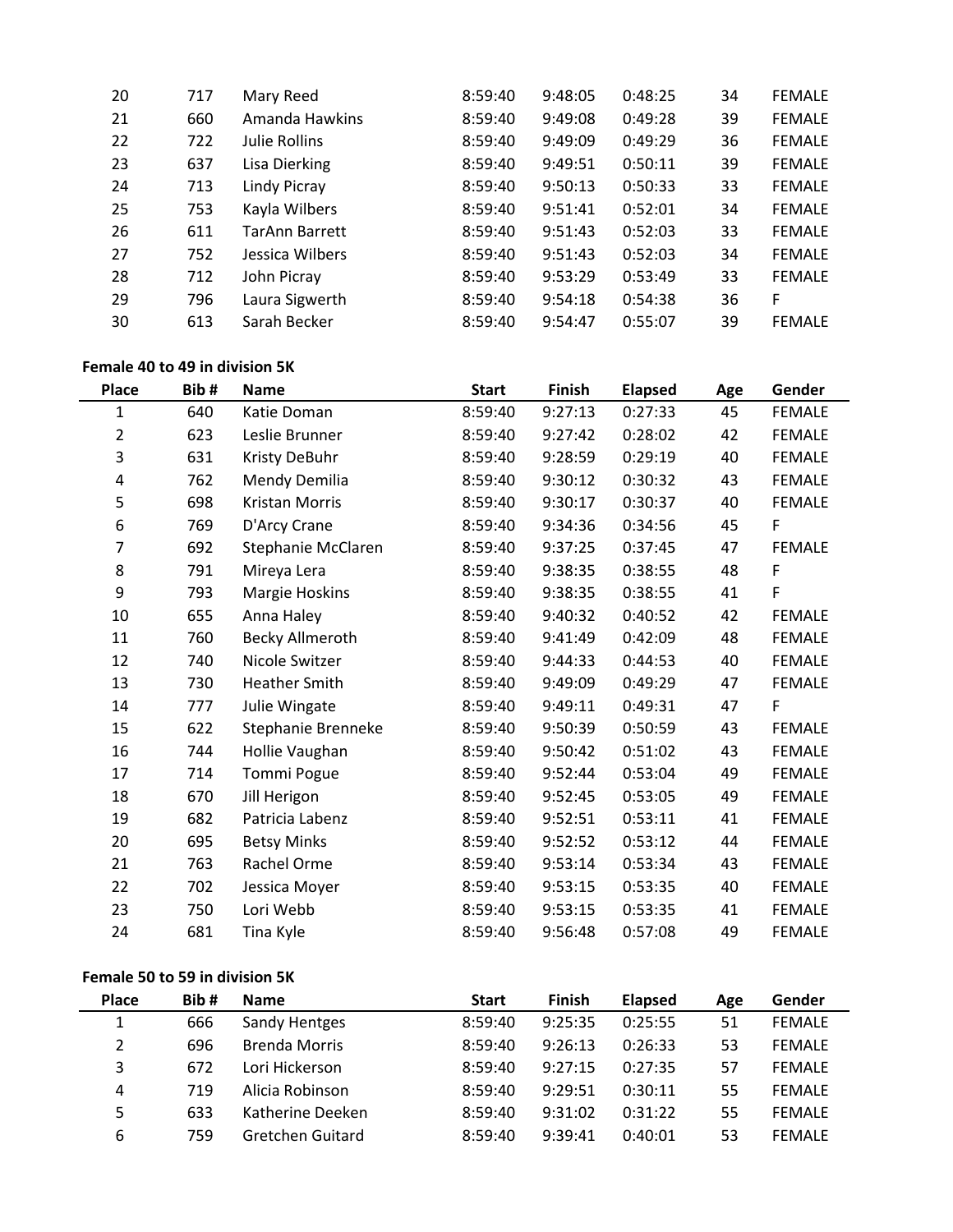| 758 | <b>Ruth Winters</b>   | 8:59:40 | 9:40:31 | 0:40:51 | 57 | <b>FEMALE</b> |
|-----|-----------------------|---------|---------|---------|----|---------------|
| 616 | Jeanne Blomberg       | 8:59:40 | 9:43:50 | 0:44:10 | 52 | <b>FEMALE</b> |
| 720 | Christa Roehl         | 8:59:40 | 9:44:43 | 0:45:03 | 53 | <b>FEMALE</b> |
| 653 | <b>Shelly Gudehus</b> | 8:59:40 | 9:44:52 | 0:45:12 | 54 | <b>FEMALE</b> |
| 748 | Morgan Weaver         | 8:59:40 | 9:44:52 | 0:45:12 | 54 | <b>FEMALE</b> |
| 628 | Lana Crawford         | 8:59:40 | 9:48:29 | 0:48:49 | 58 | <b>FEMALE</b> |
| 743 | Lonna Trammell        | 8:59:40 | 9:49:09 | 0:49:29 | 54 | <b>FEMALE</b> |
| 644 | Joyce Eisterhold      | 8:59:40 | 9:54:35 | 0:54:55 | 59 | <b>FEMALE</b> |
| 608 | Lori Asi              | 8:59:40 | 9:56:43 | 0:57:03 | 50 | <b>FEMALE</b> |
|     |                       |         |         |         |    |               |

#### **Female 60 to 69 in division 5K**

| <b>Place</b> | Bib# | <b>Name</b>       | <b>Start</b> | Finish  | <b>Elapsed</b> | Age | Gender        |
|--------------|------|-------------------|--------------|---------|----------------|-----|---------------|
| 1            | 723  | Dottie Ruettgers  | 8:59:40      | 9:41:51 | 0:42:11        | 61  | <b>FEMALE</b> |
| $\mathbf{2}$ | 706  | Jeanann Neighbors | 8:59:40      | 9:43:01 | 0:43:21        | 64  | <b>FEMALE</b> |
| 3            | 626  | Theresa Buhr      | 8:59:40      | 9:48:49 | 0:49:09        | 60  | <b>FEMALE</b> |
| 4            | 604  | Patti Alewel      | 8:59:40      | 9:54:35 | 0:54:55        | 61  | <b>FEMALE</b> |

### **10K Male**

#### **Male 15 to 19 in division 10K**

| <b>Place</b>                  | Bib# | <b>Name</b>             | <b>Start</b> | <b>Finish</b> | <b>Elapsed</b> | Age | Gender      |
|-------------------------------|------|-------------------------|--------------|---------------|----------------|-----|-------------|
| 1                             | 690  | Logan Matthews          | 8:29:35      | 9:12:31       | 0:42:56        | 17  | M           |
|                               |      |                         |              |               |                |     |             |
| Male 30 to 39 in division 10K |      |                         |              |               |                |     |             |
| <b>Place</b>                  | Bib# | <b>Name</b>             | <b>Start</b> | <b>Finish</b> | <b>Elapsed</b> | Age | Gender      |
| 1                             | 216  | Chris Crull             | 8:29:35      | 9:18:44       | 0:49:09        | 36  | <b>MALE</b> |
| $\overline{2}$                | 779  | Kyle Stewart            | 8:29:35      | 9:24:36       | 0:55:01        | 36  | M           |
|                               |      |                         |              |               |                |     |             |
| Male 40 to 49 in division 10K |      |                         |              |               |                |     |             |
| <b>Place</b>                  | Bib# | <b>Name</b>             | <b>Start</b> | <b>Finish</b> | <b>Elapsed</b> | Age | Gender      |
| 1                             | 217  | <b>Michael Dierking</b> | 8:29:35      | 9:19:49       | 0:50:14        | 42  | <b>MALE</b> |
| 2                             | 211  | Jonathan Browning       | 8:29:35      | 9:22:18       | 0:52:43        | 44  | <b>MALE</b> |
| 3                             | 223  | <b>Mark Matthews</b>    | 8:29:35      | 9:23:14       | 0:53:39        | 46  | <b>MALE</b> |
| 4                             | 214  | Jamison Case            | 8:29:35      | 9:27:56       | 0:58:21        | 47  | <b>MALE</b> |
| Male 50 to 59 in division 10K |      |                         |              |               |                |     |             |
|                               |      |                         |              |               |                |     |             |
| <b>Place</b>                  | Bib# | <b>Name</b>             | <b>Start</b> | <b>Finish</b> | <b>Elapsed</b> | Age | Gender      |
| 1                             | 551  | Michael Shea            | 8:29:35      | 9:19:17       | 0:49:42        | 57  | <b>MALE</b> |
| Male 60 to 69 in division 10K |      |                         |              |               |                |     |             |
| <b>Place</b>                  | Bib# | <b>Name</b>             | <b>Start</b> | <b>Finish</b> | <b>Elapsed</b> | Age | Gender      |
| 1                             | 222  | Mark Kiekhaefer         | 8:29:35      | 9:28:18       | 0:58:43        | 63  | <b>MALE</b> |
| 2                             | 532  | <b>Thomas Osterholt</b> | 8:29:35      | 9:32:12       | 1:02:37        | 69  | <b>MALE</b> |
| 3                             | 541  | <b>Brian Price</b>      | 8:29:35      | 9:32:27       | 1:02:52        | 64  | <b>MALE</b> |
|                               |      |                         |              |               |                |     |             |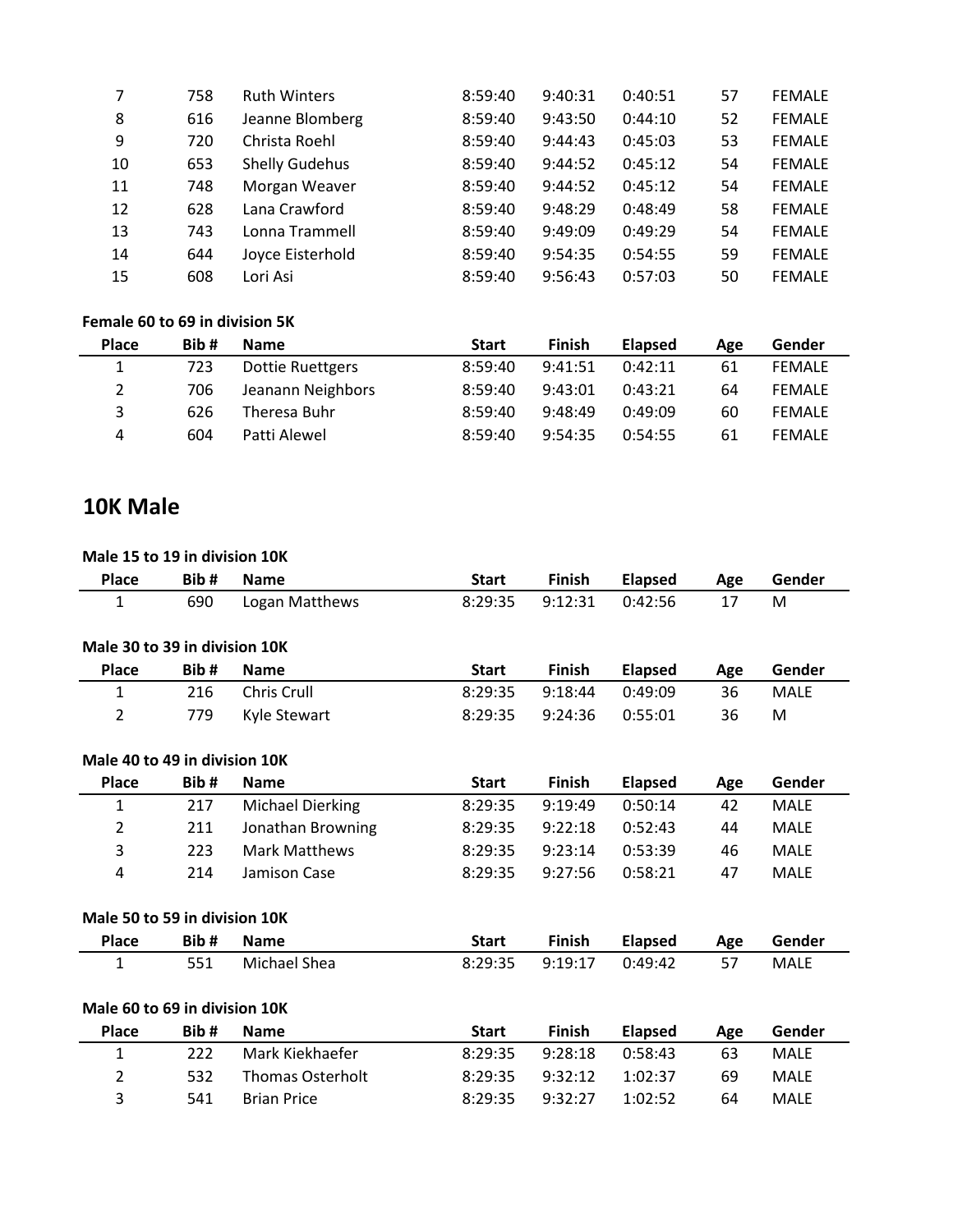| Male 70 and older in division 10K |
|-----------------------------------|
|-----------------------------------|

| <b>Place</b> | Bib# | <b>Name</b>            | Start   | <b>Finish</b> | <b>Elapsed</b> | Age | Gender      |  |
|--------------|------|------------------------|---------|---------------|----------------|-----|-------------|--|
|              | 212  | <b>Richard Carlson</b> | 8:29:35 | 9:44:08       | 1:14:33        | 79  | <b>MALE</b> |  |

## **10K Female**

|                                 | Female 15 to 19 in division 10K |                          |              |               |                |     |               |  |  |  |  |
|---------------------------------|---------------------------------|--------------------------|--------------|---------------|----------------|-----|---------------|--|--|--|--|
| <b>Place</b>                    | Bib#                            | <b>Name</b>              | <b>Start</b> | <b>Finish</b> | <b>Elapsed</b> | Age | Gender        |  |  |  |  |
| 1                               | 218                             | Leah Drummond            | 8:29:35      | 9:24:04       | 0:54:29        | 19  | <b>FEMALE</b> |  |  |  |  |
|                                 |                                 |                          |              |               |                |     |               |  |  |  |  |
| Female 20 to 29 in division 10K |                                 |                          |              |               |                |     |               |  |  |  |  |
| <b>Place</b>                    | Bib#                            | <b>Name</b>              | <b>Start</b> | <b>Finish</b> | <b>Elapsed</b> | Age | Gender        |  |  |  |  |
| 1                               | 213                             | Sam Carter               | 8:29:35      | 9:39:26       | 1:09:51        | 24  | <b>FEMALE</b> |  |  |  |  |
| Female 30 to 39 in division 10K |                                 |                          |              |               |                |     |               |  |  |  |  |
| <b>Place</b>                    | Bib#                            | <b>Name</b>              | <b>Start</b> | Finish        | <b>Elapsed</b> | Age | Gender        |  |  |  |  |
| $\mathbf{1}$                    | 553                             | Courtney Shiverdecker    | 8:29:35      | 9:25:33       | 0:55:58        | 33  | <b>FEMALE</b> |  |  |  |  |
| $\overline{2}$                  | 220                             | Nanci Grannemann         | 8:29:35      | 9:29:07       | 0:59:32        | 35  | <b>FEMALE</b> |  |  |  |  |
| 3                               | 529                             | <b>Brittnee O'Rourke</b> | 8:29:35      | 9:32:08       | 1:02:33        | 31  | <b>FEMALE</b> |  |  |  |  |
| 4                               | 902                             | <b>Kelly Stokes</b>      | 8:29:35      | 9:32:32       | 1:02:57        | 38  | <b>FEMALE</b> |  |  |  |  |
|                                 | Female 40 to 49 in division 10K |                          |              |               |                |     |               |  |  |  |  |
|                                 |                                 |                          |              |               |                |     |               |  |  |  |  |
| <b>Place</b>                    | Bib#                            | <b>Name</b>              | <b>Start</b> | <b>Finish</b> | <b>Elapsed</b> | Age | Gender        |  |  |  |  |
| $\mathbf{1}$                    | 545                             | Andrea Rice              | 8:29:35      | 9:27:35       | 0:58:00        | 45  | <b>FEMALE</b> |  |  |  |  |
| $\overline{2}$                  | 772                             | <b>Emily Kliethermes</b> | 8:29:35      | 9:32:01       | 1:02:26        | 45  | F             |  |  |  |  |
| 3                               | 784                             | Tom Klebba               | 8:29:35      | 9:33:02       | 1:03:27        | 48  | F             |  |  |  |  |
| Female 50 to 59 in division 10K |                                 |                          |              |               |                |     |               |  |  |  |  |
| Place                           | Bib#                            | <b>Name</b>              | <b>Start</b> | Finish        | <b>Elapsed</b> | Age | Gender        |  |  |  |  |
| $\mathbf{1}$                    | 565                             | Pamela Stevens           | 8:29:35      | 9:21:38       | 0:52:03        | 55  | <b>FEMALE</b> |  |  |  |  |
| $\overline{2}$                  | 219                             | Kathy Frese              | 8:29:35      | 9:24:07       | 0:54:32        | 51  | <b>FEMALE</b> |  |  |  |  |
| 3                               | 389                             | Julie Miller             | 8:29:35      | 9:24:40       | 0:55:05        | 55  | <b>FEMALE</b> |  |  |  |  |
| 4                               | 548                             | Lynne Shea               | 8:29:35      | 9:27:57       | 0:58:22        | 55  | <b>FEMALE</b> |  |  |  |  |
| 5                               | 215                             | Mary Corey               | 8:29:35      | 9:28:56       | 0:59:21        | 53  | <b>FEMALE</b> |  |  |  |  |
| Female 60 to 69 in division 10K |                                 |                          |              |               |                |     |               |  |  |  |  |
| Place                           | Bib#                            | <b>Name</b>              | <b>Start</b> | <b>Finish</b> | <b>Elapsed</b> | Age | Gender        |  |  |  |  |
| $\mathbf{1}$                    | 783                             | Jane Rackers             | 8:29:35      | 9:28:03       | 0:58:28        | 63  | F             |  |  |  |  |
| $\overline{2}$                  | 773                             | Cheresa Stelle           | 8:29:35      | 9:31:22       | 1:01:47        | 62  | F             |  |  |  |  |
|                                 |                                 |                          |              |               |                |     |               |  |  |  |  |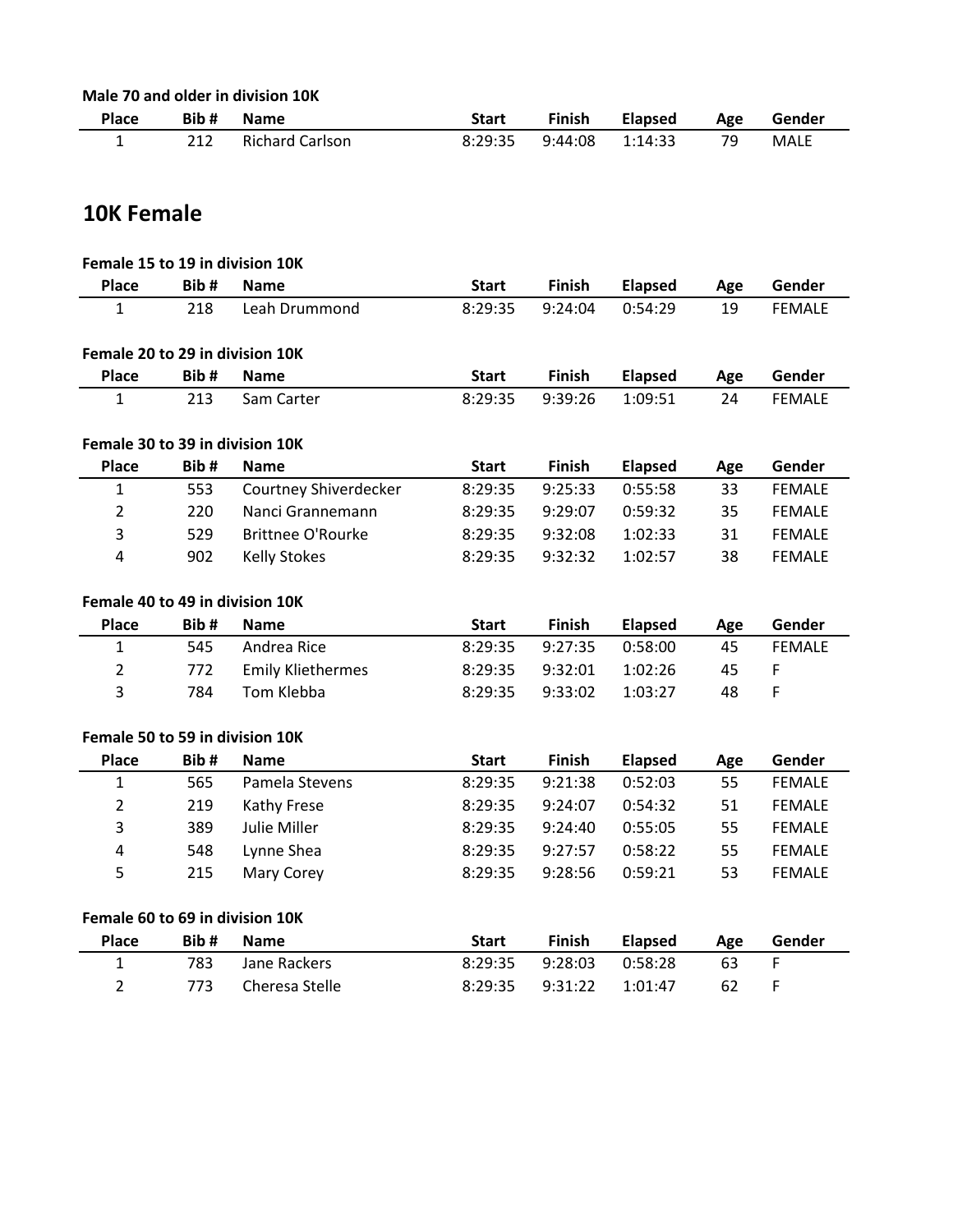# **Luck of the Irish 2021 Overall Results**

## **5K Overall Results**

| <b>Place</b>   | Bib# | <b>Name</b>              | <b>Start</b> | Finish  | <b>Elapsed</b> | Age | Gender        |
|----------------|------|--------------------------|--------------|---------|----------------|-----|---------------|
| $\mathbf{1}$   | 768  | Nicholas Wagner          | 8:59:40      | 9:20:24 | 0:20:44        | 40  | M             |
| $\overline{2}$ | 674  | Joseph Hopkins           | 8:59:40      | 9:21:07 | 0:21:27        | 37  | MALE          |
| 3              | 635  | Christina Depue          | 8:59:40      | 9:21:45 | 0:22:05        | 37  | <b>FEMALE</b> |
| 4              | 603  | Levi Albertson           | 8:59:40      | 9:21:51 | 0:22:11        | 35  | <b>MALE</b>   |
| 5              | 684  | Jay Langton              | 8:59:40      | 9:22:06 | 0:22:26        | 42  | <b>MALE</b>   |
| 6              | 697  | <b>Daniel Morris</b>     | 8:59:40      | 9:22:06 | 0:22:26        | 12  | <b>MALE</b>   |
| $\overline{7}$ | 689  | Lauren Matthews          | 8:59:40      | 9:22:28 | 0:22:48        | 14  | <b>FEMALE</b> |
| 8              | 728  | Nolan Schulte            | 8:59:40      | 9:23:05 | 0:23:25        | 11  | MALE          |
| 9              | 650  | <b>Ben Gilmore</b>       | 8:59:40      | 9:23:20 | 0:23:40        | 45  | MALE          |
| 10             | 609  | <b>Tyler Bailey</b>      | 8:59:40      | 9:23:22 | 0:23:42        | 18  | MALE          |
| 11             | 688  | <b>Chris Matthews</b>    | 8:59:40      | 9:23:46 | 0:24:06        | 52  | MALE          |
| 12             | 624  | Sonya Brunner            | 8:59:40      | 9:24:46 | 0:25:06        | 14  | <b>FEMALE</b> |
| 13             | 667  | Lane Hentges             | 8:59:40      | 9:25:11 | 0:25:31        | 22  | <b>FEMALE</b> |
| 14             | 668  | <b>Chris Hentges</b>     | 8:59:40      | 9:25:12 | 0:25:32        | 55  | MALE          |
| 15             | 785  | <b>Mike Rackers</b>      | 8:59:40      | 9:25:31 | 0:25:51        | 55  | M             |
| 16             | 694  | <b>Thomas Mengwasser</b> | 8:59:40      | 9:25:32 | 0:25:52        | 38  | MALE          |
| 17             | 666  | Sandy Hentges            | 8:59:40      | 9:25:35 | 0:25:55        | 51  | <b>FEMALE</b> |
| 18             | 699  | <b>Nick Morris</b>       | 8:59:40      | 9:26:12 | 0:26:32        | 9   | MALE          |
| 19             | 696  | <b>Brenda Morris</b>     | 8:59:40      | 9:26:13 | 0:26:33        | 53  | <b>FEMALE</b> |
| 20             | 677  | Grayson Johnston         | 8:59:40      | 9:26:40 | 0:27:00        | 17  | MALE          |
| 21             | 664  | Noah Henderson           | 8:59:40      | 9:26:46 | 0:27:06        | 8   | <b>MALE</b>   |
| 22             | 665  | Scott Henderson          | 8:59:40      | 9:26:47 | 0:27:07        | 43  | MALE          |
| 23             | 715  | Ian Raithel              | 8:59:40      | 9:27:00 | 0:27:20        | 9   | MALE          |
| 24             | 716  | Natasha Raithel          | 8:59:40      | 9:27:00 | 0:27:20        | 33  | <b>FEMALE</b> |
| 25             | 640  | Katie Doman              | 8:59:40      | 9:27:13 | 0:27:33        | 45  | <b>FEMALE</b> |
| 26             | 672  | Lori Hickerson           | 8:59:40      | 9:27:15 | 0:27:35        | 57  | <b>FEMALE</b> |
| 27             | 778  | Camryn Wingate           | 8:59:40      | 9:27:25 | 0:27:45        | 14  | F             |
| 28             | 673  | Justin Hoehns            | 8:59:40      | 9:27:31 | 0:27:51        | 32  | MALE          |
| 29             | 620  | Daniel Brenneke          | 8:59:40      | 9:27:34 | 0:27:54        | 37  | MALE          |
| 30             | 754  | Chris Wilson             | 8:59:40      | 9:27:34 | 0:27:54        | 35  | <b>MALE</b>   |
| 31             | 623  | Leslie Brunner           | 8:59:40      | 9:27:42 | 0:28:02        | 42  | <b>FEMALE</b> |
| 32             | 705  | David Neighbors          | 8:59:40      | 9:28:11 | 0:28:31        | 65  | MALE          |
| 33             | 669  | <b>Jack Hentges</b>      | 8:59:40      | 9:28:26 | 0:28:46        | 20  | <b>MALE</b>   |
| 34             | 770  | Randy Stelle             | 8:59:40      | 9:28:47 | 0:29:07        | 62  | M             |
| 35             | 631  | Kristy DeBuhr            | 8:59:40      | 9:28:59 | 0:29:19        | 40  | <b>FEMALE</b> |
| 36             | 701  | <b>Vicky Mosley</b>      | 8:59:40      | 9:29:01 | 0:29:21        | 39  | <b>FEMALE</b> |
| 37             | 676  | Mary Johnston            | 8:59:40      | 9:29:16 | 0:29:36        | 38  | <b>FEMALE</b> |
| 38             | 663  | Kevin Heislen            | 8:59:40      | 9:29:26 | 0:29:46        | 55  | MALE          |
| 39             | 719  | Alicia Robinson          | 8:59:40      | 9:29:51 | 0:30:11        | 55  | <b>FEMALE</b> |
| 40             | 765  | Kori Gentges             | 8:59:40      | 9:30:11 | 0:30:31        | 27  | <b>FEMALE</b> |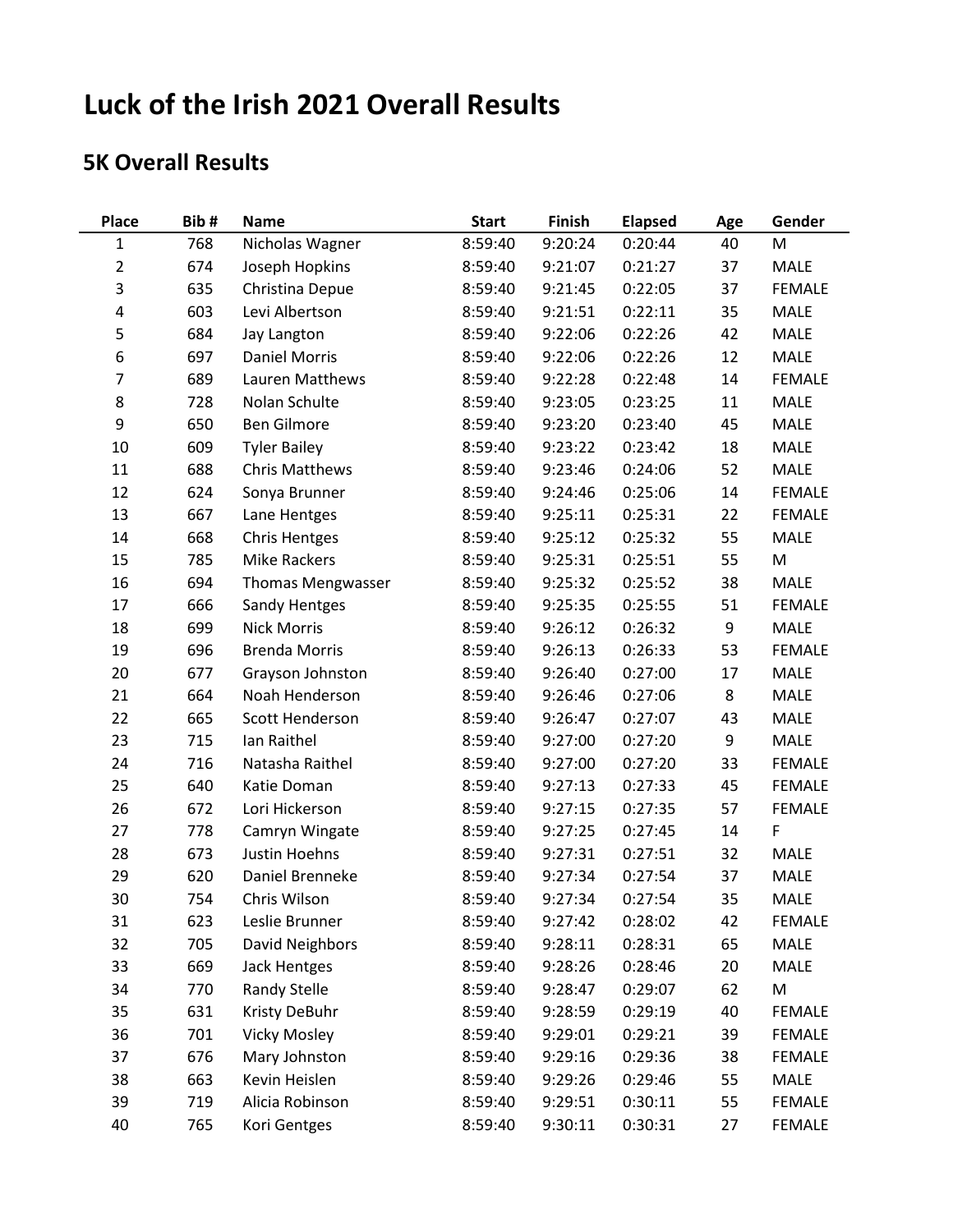| 41 | 762 | Mendy Demilia             | 8:59:40 | 9:30:12 | 0:30:32 | 43 | <b>FEMALE</b> |
|----|-----|---------------------------|---------|---------|---------|----|---------------|
| 42 | 619 | Stephanie Borgmeyer       | 8:59:40 | 9:30:16 | 0:30:36 | 37 | <b>FEMALE</b> |
| 43 | 698 | <b>Kristan Morris</b>     | 8:59:40 | 9:30:17 | 0:30:37 | 40 | <b>FEMALE</b> |
| 44 | 633 | Katherine Deeken          | 8:59:40 | 9:31:02 | 0:31:22 | 55 | <b>FEMALE</b> |
| 45 | 645 | <b>Shannon Fewins</b>     | 8:59:40 | 9:31:02 | 0:31:22 | 32 | <b>FEMALE</b> |
| 46 | 652 | <b>Bryan Gregory</b>      | 8:59:40 | 9:31:09 | 0:31:29 | 41 | MALE          |
| 47 | 781 | Sonya Loesch              | 8:59:40 | 9:31:38 | 0:31:58 | 33 | F             |
| 48 | 776 | Umo Ironbar-Brandt        | 8:59:40 | 9:31:50 | 0:32:10 | 32 | $\mathsf F$   |
| 49 | 780 | <b>Desiree Vitale</b>     | 8:59:40 | 9:31:55 | 0:32:15 | 38 | $\mathsf F$   |
| 50 | 638 | <b>Megan Dierking</b>     | 8:59:40 | 9:32:02 | 0:32:22 | 14 | <b>FEMALE</b> |
| 51 | 700 | Jeff Mosley               | 8:59:40 | 9:32:07 | 0:32:27 | 38 | <b>FEMALE</b> |
| 52 | 610 | <b>Todd Balkenbush</b>    | 8:59:40 | 9:32:36 | 0:32:56 | 49 | MALE          |
| 53 | 656 | <b>Dustin Haley</b>       | 8:59:40 | 9:32:58 | 0:33:18 | 40 | MALE          |
| 54 | 648 | Gertrude Foss             | 8:59:40 | 9:33:55 | 0:34:15 | 13 | <b>FEMALE</b> |
| 55 | 647 | <b>Duncan Foss</b>        | 8:59:40 | 9:33:56 | 0:34:16 | 38 | MALE          |
| 56 | 646 | <b>Jill Fisher</b>        | 8:59:40 | 9:34:13 | 0:34:33 | 32 | <b>FEMALE</b> |
| 57 | 769 | D'Arcy Crane              | 8:59:40 | 9:34:36 | 0:34:56 | 45 | $\mathsf F$   |
| 58 | 774 | KyLynn Richey             | 8:59:40 | 9:34:38 | 0:34:58 | 27 | F             |
| 59 | 775 | Phil Richey               | 8:59:40 | 9:34:38 | 0:34:58 | 50 | M             |
| 60 | 224 | Johnny Graham             | 8:59:40 | 9:34:44 | 0:35:04 | 50 | M             |
| 61 | 766 | Thomas Orme               | 8:59:40 | 9:35:37 | 0:35:57 | 45 | MALE          |
| 62 | 764 | Jaycie Lucero             | 8:59:40 | 9:35:38 | 0:35:58 | 20 | <b>FEMALE</b> |
| 63 | 794 | Kinsleigh White           | 8:59:40 | 9:35:40 | 0:36:00 | 14 | F             |
| 64 | 692 | Stephanie McClaren        | 8:59:40 | 9:37:25 | 0:37:45 | 47 | <b>FEMALE</b> |
| 65 | 634 | Jennifer Degenhardt       | 8:59:40 | 9:38:11 | 0:38:31 | 32 | <b>FEMALE</b> |
| 66 | 798 | <b>Brad Philber</b>       | 8:59:40 | 9:38:17 | 0:38:37 | 46 | M             |
| 67 | 657 | Danielle Hanks            | 8:59:40 | 9:38:22 | 0:38:42 | 36 | <b>FEMALE</b> |
| 68 | 791 | Mireya Lera               | 8:59:40 | 9:38:35 | 0:38:55 | 48 | $\mathsf F$   |
| 69 | 793 | Margie Hoskins            | 8:59:40 | 9:38:35 | 0:38:55 | 41 | $\mathsf F$   |
| 70 | 617 | Lilly Borgmeyer           | 8:59:40 | 9:38:44 | 0:39:04 | 12 | <b>FEMALE</b> |
| 71 | 618 | <b>Madison Borgmeyer</b>  | 8:59:40 | 9:38:46 | 0:39:06 | 17 | <b>FEMALE</b> |
| 72 | 759 | Gretchen Guitard          | 8:59:40 | 9:39:41 | 0:40:01 | 53 | <b>FEMALE</b> |
| 73 | 786 | Mark Millard              | 8:59:40 | 9:40:12 | 0:40:32 | 47 | M             |
| 74 | 758 | <b>Ruth Winters</b>       | 8:59:40 | 9:40:31 | 0:40:51 | 57 | <b>FEMALE</b> |
| 75 | 655 | Anna Haley                | 8:59:40 | 9:40:32 | 0:40:52 | 42 | <b>FEMALE</b> |
| 76 | 708 | <b>Alexander Niekrasz</b> | 8:59:40 | 9:40:32 | 0:40:52 | 9  | MALE          |
| 77 | 621 | Katie Brenneke            | 8:59:40 | 9:41:15 | 0:41:35 | 32 | <b>FEMALE</b> |
| 78 | 678 | Izabell Johnston          | 8:59:40 | 9:41:17 | 0:41:37 | 16 | <b>FEMALE</b> |
| 79 | 675 | Jeremiah Johnston         | 8:59:40 | 9:41:19 | 0:41:39 | 38 | MALE          |
| 80 | 760 | <b>Becky Allmeroth</b>    | 8:59:40 | 9:41:49 | 0:42:09 | 48 | <b>FEMALE</b> |
| 81 | 723 | <b>Dottie Ruettgers</b>   | 8:59:40 | 9:41:51 | 0:42:11 | 61 | <b>FEMALE</b> |
| 82 | 736 | Rita Steiner              | 8:59:40 | 9:41:51 | 0:42:11 | 34 | <b>FEMALE</b> |
| 83 | 737 | Rowynn Steiner            | 8:59:40 | 9:41:51 | 0:42:11 | 7  | MALE          |
| 84 | 738 | <b>Remy Steiner</b>       | 8:59:40 | 9:41:51 | 0:42:11 | 3  | <b>FEMALE</b> |
| 85 | 614 | <b>Heather Berhorst</b>   | 8:59:40 | 9:41:56 | 0:42:16 | 34 | FEMALE        |
| 86 | 643 | Shannon Dravenstott       | 8:59:40 | 9:42:05 | 0:42:25 | 34 | <b>FEMALE</b> |
| 87 | 761 | Jack Allmeroth            | 8:59:40 | 9:42:57 | 0:43:17 | 16 | MALE          |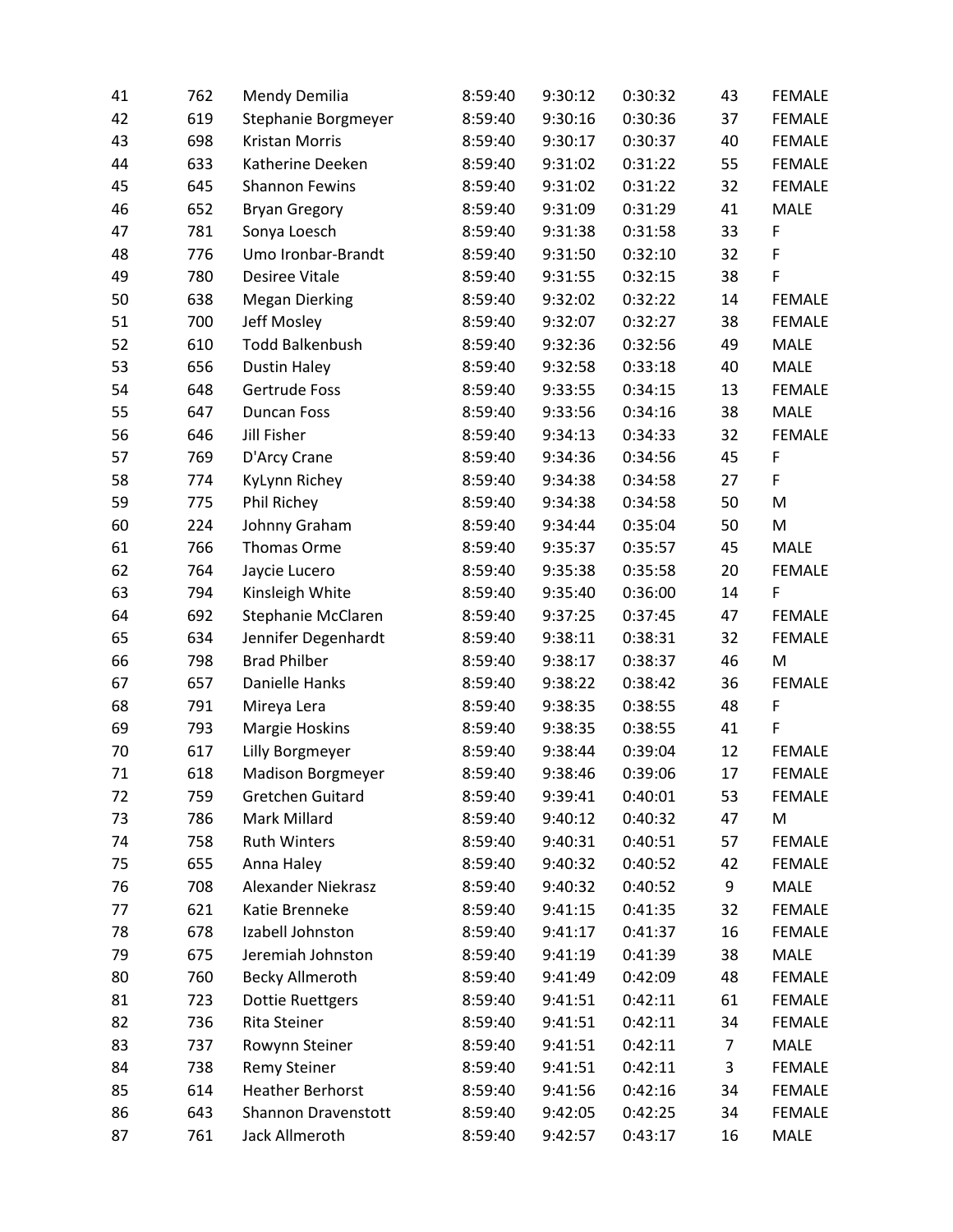| 88  | 706 | Jeanann Neighbors         | 8:59:40 | 9:43:01 | 0:43:21 | 64             | <b>FEMALE</b> |
|-----|-----|---------------------------|---------|---------|---------|----------------|---------------|
| 89  | 616 | Jeanne Blomberg           | 8:59:40 | 9:43:50 | 0:44:10 | 52             | <b>FEMALE</b> |
| 90  | 749 | Will Weaver               | 8:59:40 | 9:43:55 | 0:44:15 | 31             | <b>MALE</b>   |
| 91  | 751 | Megan West                | 8:59:40 | 9:44:13 | 0:44:33 | 29             | <b>FEMALE</b> |
| 92  | 707 | <b>Tina Newton</b>        | 8:59:40 | 9:44:32 | 0:44:52 | 37             | <b>FEMALE</b> |
| 93  | 740 | Nicole Switzer            | 8:59:40 | 9:44:33 | 0:44:53 | 40             | <b>FEMALE</b> |
| 94  | 721 | David Roehl               | 8:59:40 | 9:44:42 | 0:45:02 | 51             | <b>MALE</b>   |
| 95  | 720 | Christa Roehl             | 8:59:40 | 9:44:43 | 0:45:03 | 53             | <b>FEMALE</b> |
| 96  | 653 | <b>Shelly Gudehus</b>     | 8:59:40 | 9:44:52 | 0:45:12 | 54             | <b>FEMALE</b> |
| 97  | 748 | Morgan Weaver             | 8:59:40 | 9:44:52 | 0:45:12 | 54             | <b>FEMALE</b> |
| 98  | 731 | Alex Stafford             | 8:59:40 | 9:44:55 | 0:45:15 | 12             | <b>MALE</b>   |
| 99  | 659 | <b>Raymond Hanks</b>      | 8:59:40 | 9:44:56 | 0:45:16 | 34             | MALE          |
| 100 | 658 | <b>Isaac Hanks</b>        | 8:59:40 | 9:44:57 | 0:45:17 | $\overline{7}$ | MALE          |
| 101 | 636 | Dayna Depue               | 8:59:40 | 9:45:07 | 0:45:27 | 12             | <b>FEMALE</b> |
| 102 | 662 | Josh Hedges               | 8:59:40 | 9:45:51 | 0:46:11 | 30             | <b>MALE</b>   |
| 103 | 733 | Eli Stafford              | 8:59:40 | 9:46:02 | 0:46:22 | 10             | <b>MALE</b>   |
| 104 | 729 | Amber Smart               | 8:59:40 | 9:46:32 | 0:46:52 | 29             | <b>FEMALE</b> |
| 105 | 732 | Danielle Stafford         | 8:59:40 | 9:46:33 | 0:46:53 | 31             | <b>FEMALE</b> |
| 106 | 734 | Kirk Stafford             | 8:59:40 | 9:46:34 | 0:46:54 | 29             | <b>FEMALE</b> |
| 107 | 671 | Jeff Hickerson            | 8:59:40 | 9:47:50 | 0:48:10 | 58             | MALE          |
| 108 | 717 | Mary Reed                 | 8:59:40 | 9:48:05 | 0:48:25 | 34             | <b>FEMALE</b> |
| 109 | 629 | Sam Crawford              | 8:59:40 | 9:48:28 | 0:48:48 | 62             | M             |
| 110 | 628 | Lana Crawford             | 8:59:40 | 9:48:29 | 0:48:49 | 58             | <b>FEMALE</b> |
| 111 | 626 | Theresa Buhr              | 8:59:40 | 9:48:49 | 0:49:09 | 60             | <b>FEMALE</b> |
| 112 | 660 | Amanda Hawkins            | 8:59:40 | 9:49:08 | 0:49:28 | 39             | <b>FEMALE</b> |
| 113 | 722 | <b>Julie Rollins</b>      | 8:59:40 | 9:49:09 | 0:49:29 | 36             | <b>FEMALE</b> |
| 114 | 730 | <b>Heather Smith</b>      | 8:59:40 | 9:49:09 | 0:49:29 | 47             | <b>FEMALE</b> |
| 115 | 743 | Lonna Trammell            | 8:59:40 | 9:49:09 | 0:49:29 | 54             | <b>FEMALE</b> |
| 116 | 777 | Julie Wingate             | 8:59:40 | 9:49:11 | 0:49:31 | 47             | F             |
| 117 | 789 | Nataleigh White           | 8:59:40 | 9:49:19 | 0:49:39 | 15             | F             |
| 118 | 790 | Francisco Javier Lara     | 8:59:40 | 9:49:19 | 0:49:39 | 63             | M             |
| 119 | 792 | <b>Brynnleigh Hoskins</b> | 8:59:40 | 9:49:19 | 0:49:39 | 12             | F             |
| 120 | 679 | Tara Kaiser               | 8:59:40 | 9:49:40 | 0:50:00 | 26             | <b>FEMALE</b> |
| 121 | 637 | <b>Lisa Dierking</b>      | 8:59:40 | 9:49:51 | 0:50:11 | 39             | <b>FEMALE</b> |
| 122 | 713 | Lindy Picray              | 8:59:40 | 9:50:13 | 0:50:33 | 33             | <b>FEMALE</b> |
| 123 | 622 | Stephanie Brenneke        | 8:59:40 | 9:50:39 | 0:50:59 | 43             | <b>FEMALE</b> |
| 124 | 744 | Hollie Vaughan            | 8:59:40 | 9:50:42 | 0:51:02 | 43             | <b>FEMALE</b> |
| 125 | 745 | Rubie Vaughan             | 8:59:40 | 9:50:43 | 0:51:03 | 11             | <b>FEMALE</b> |
| 126 | 753 | Kayla Wilbers             | 8:59:40 | 9:51:41 | 0:52:01 | 34             | <b>FEMALE</b> |
| 127 | 611 | <b>TarAnn Barrett</b>     | 8:59:40 | 9:51:43 | 0:52:03 | 33             | <b>FEMALE</b> |
| 128 | 752 | Jessica Wilbers           | 8:59:40 | 9:51:43 | 0:52:03 | 34             | <b>FEMALE</b> |
| 129 | 680 | Shelly Knaebel            | 8:59:40 | 9:52:02 | 0:52:22 | 26             | <b>FEMALE</b> |
| 130 | 746 | <b>Grayson Victor</b>     | 8:59:40 | 9:52:03 | 0:52:23 | 22             | MALE          |
| 131 | 714 | <b>Tommi Pogue</b>        | 8:59:40 | 9:52:44 | 0:53:04 | 49             | <b>FEMALE</b> |
| 132 | 670 | Jill Herigon              | 8:59:40 | 9:52:45 | 0:53:05 | 49             | <b>FEMALE</b> |
| 133 | 682 | Patricia Labenz           | 8:59:40 | 9:52:51 | 0:53:11 | 41             | <b>FEMALE</b> |
| 134 | 695 | <b>Betsy Minks</b>        | 8:59:40 | 9:52:52 | 0:53:12 | 44             | <b>FEMALE</b> |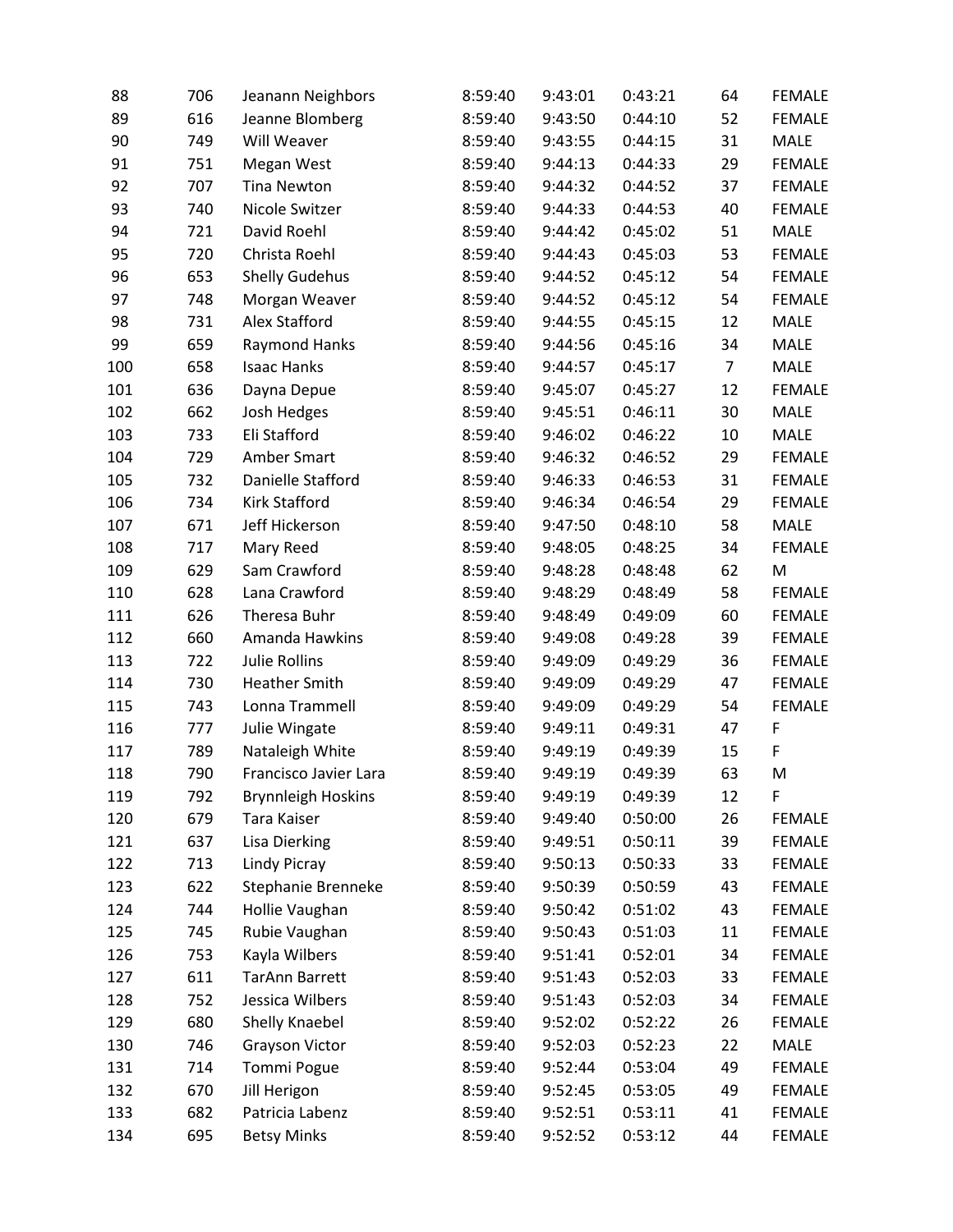| 135 | 763 | Rachel Orme            | 8:59:40 | 9:53:14  | 0:53:34 | 43 | <b>FEMALE</b> |
|-----|-----|------------------------|---------|----------|---------|----|---------------|
| 136 | 702 | Jessica Moyer          | 8:59:40 | 9:53:15  | 0:53:35 | 40 | <b>FEMALE</b> |
| 137 | 750 | Lori Webb              | 8:59:40 | 9:53:15  | 0:53:35 | 41 | <b>FEMALE</b> |
| 138 | 767 | Payden Orme            | 8:59:40 | 9:53:15  | 0:53:35 | 14 | <b>FEMALE</b> |
| 139 | 712 | John Picray            | 8:59:40 | 9:53:29  | 0:53:49 | 33 | <b>FEMALE</b> |
| 140 | 797 | Darrien ????           | 8:59:40 | 9:54:17  | 0:54:37 | 9  | M             |
| 141 | 796 | Laura Sigwerth         | 8:59:40 | 9:54:18  | 0:54:38 | 36 | F             |
| 142 | 604 | Patti Alewel           | 8:59:40 | 9:54:35  | 0:54:55 | 61 | <b>FEMALE</b> |
| 143 | 644 | Joyce Eisterhold       | 8:59:40 | 9:54:35  | 0:54:55 | 59 | <b>FEMALE</b> |
| 144 | 612 | Alexis Becker          | 8:59:40 | 9:54:47  | 0:55:07 | 19 | <b>FEMALE</b> |
| 145 | 613 | Sarah Becker           | 8:59:40 | 9:54:47  | 0:55:07 | 39 | <b>FEMALE</b> |
| 146 | 608 | Lori Asi               | 8:59:40 | 9:56:43  | 0:57:03 | 50 | <b>FEMALE</b> |
| 147 | 681 | Tina Kyle              | 8:59:40 | 9:56:48  | 0:57:08 | 49 | <b>FEMALE</b> |
| 148 | 710 | Susan Petersen         | 8:59:40 | 9:59:06  | 0:59:26 | 68 | <b>FEMALE</b> |
| 149 | 615 | Anne Bloemke           | 8:59:40 | 9:59:08  | 0:59:28 | 41 | <b>FEMALE</b> |
| 150 | 741 | Maureen Thompson       | 8:59:40 | 9:59:34  | 0:59:54 | 68 | <b>FEMALE</b> |
| 151 | 742 | Lorrie Tongen          | 8:59:40 | 9:59:38  | 0:59:58 | 68 | <b>FEMALE</b> |
| 152 | 607 | <b>Sherry Anderson</b> | 8:59:40 | 9:59:43  | 1:00:03 | 71 | <b>FEMALE</b> |
| 153 | 782 | Lilith Jones           | 8:59:40 | 9:59:47  | 1:00:07 | 12 | F             |
| 154 | 627 | <b>Brenda Chick</b>    | 8:59:40 | 9:59:51  | 1:00:11 | 74 | <b>FEMALE</b> |
| 155 | 605 | Jennie Ames            | 8:59:40 | 9:59:54  | 1:00:14 | 74 | <b>FEMALE</b> |
| 156 | 606 | Landon Ames            | 8:59:40 | 9:59:55  | 1:00:15 | 9  | MALE          |
| 157 | 654 | Alvera Hagenhoff       | 8:59:40 | 10:00:09 | 1:00:29 | 76 | <b>FEMALE</b> |
| 158 | 625 | Jean Buersmeyer        | 8:59:40 | 10:00:23 | 1:00:43 | 74 | <b>FEMALE</b> |
| 159 | 393 | Christina Morian       | 8:59:40 | 10:00:51 | 1:01:11 | 60 | <b>FEMALE</b> |
| 160 | 602 | Khloe Abel             | 8:59:40 | 10:00:53 | 1:01:13 | 10 | <b>FEMALE</b> |
| 161 | 601 | <b>Brittanie Abel</b>  | 8:59:40 | 10:00:57 | 1:01:17 | 30 | FEMALE        |
| 162 | 704 | <b>Hadley Murrell</b>  | 8:59:40 | 10:00:57 | 1:01:17 | 9  | <b>FEMALE</b> |
| 163 | 788 | Christina Luebbert     | 8:59:40 | 10:01:01 | 1:01:21 | 47 | $\mathsf F$   |
| 164 | 703 | Randi Murrell          | 8:59:40 | 10:01:02 | 1:01:22 | 30 | <b>FEMALE</b> |
| 165 | 771 | <b>Patty Verslues</b>  | 8:59:40 | 10:03:11 | 1:03:31 | 66 | F             |

## **10K Overall Results**

| <b>Place</b>   | Bib# | <b>Name</b>             | <b>Start</b> | <b>Finish</b> | <b>Elapsed</b> | Age | Gender        |
|----------------|------|-------------------------|--------------|---------------|----------------|-----|---------------|
| 1              | 690  | Logan Matthews          | 8:29:35      | 9:12:31       | 0:42:56        | 17  | М             |
| $\overline{2}$ | 216  | Chris Crull             | 8:29:35      | 9:18:44       | 0:49:09        | 36  | <b>MALE</b>   |
| 3              | 551  | Michael Shea            | 8:29:35      | 9:19:17       | 0:49:42        | 57  | <b>MALE</b>   |
| 4              | 217  | <b>Michael Dierking</b> | 8:29:35      | 9:19:49       | 0:50:14        | 42  | <b>MALE</b>   |
| 5              | 565  | Pamela Stevens          | 8:29:35      | 9:21:38       | 0:52:03        | 55  | <b>FEMALE</b> |
| 6              | 211  | Jonathan Browning       | 8:29:35      | 9:22:18       | 0:52:43        | 44  | <b>MALE</b>   |
| 7              | 223  | Mark Matthews           | 8:29:35      | 9:23:14       | 0:53:39        | 46  | <b>MALE</b>   |
| 8              | 218  | Leah Drummond           | 8:29:35      | 9:24:04       | 0:54:29        | 19  | <b>FEMALE</b> |
| 9              | 219  | Kathy Frese             | 8:29:35      | 9:24:07       | 0:54:32        | 51  | <b>FEMALE</b> |
| 10             | 779  | Kyle Stewart            | 8:29:35      | 9:24:36       | 0:55:01        | 36  | M             |
| 11             | 389  | Julie Miller            | 8:29:35      | 9:24:40       | 0:55:05        | 55  | <b>FEMALE</b> |